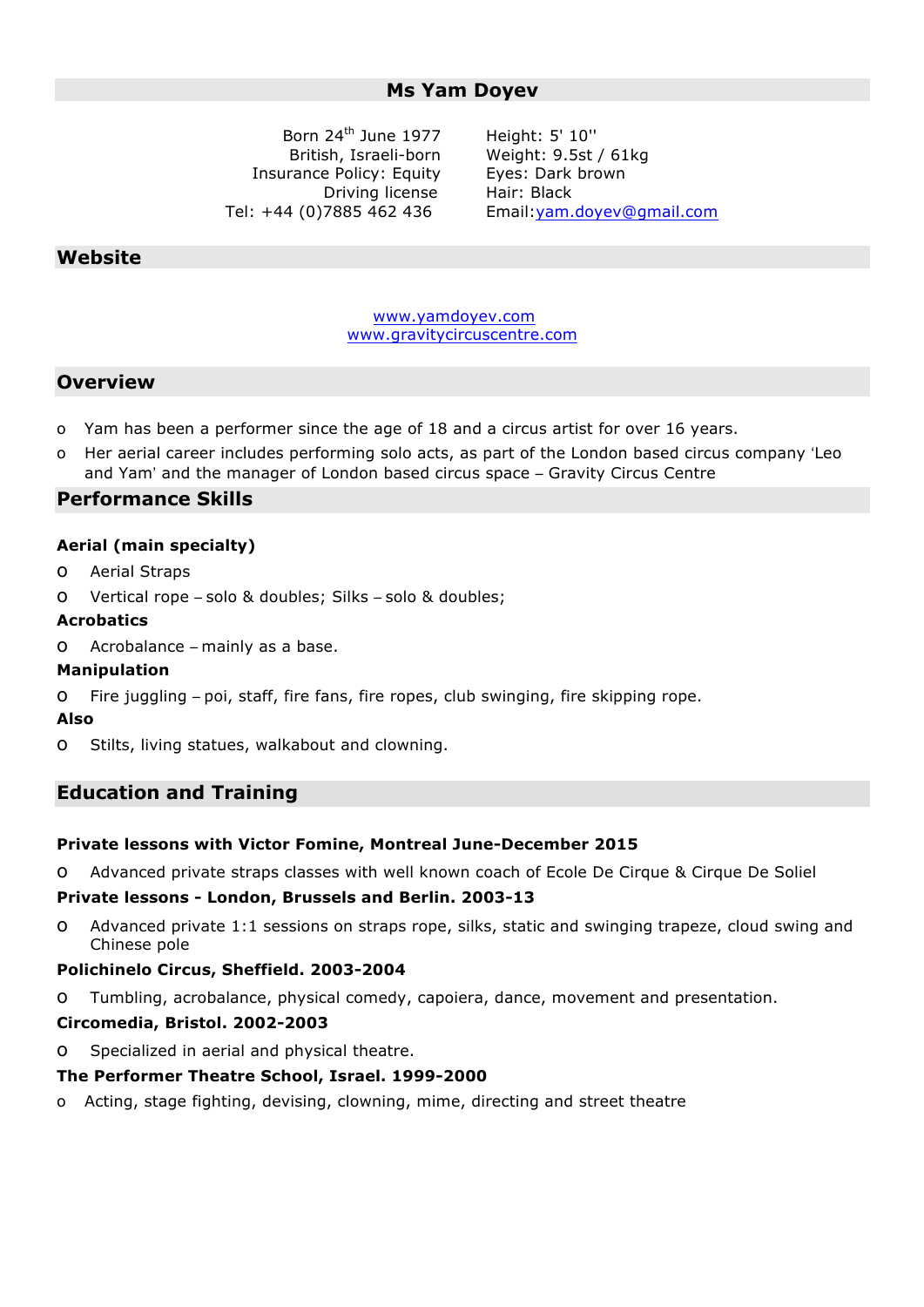# **Key Performances**

## '**Cellini**' **Opera show, directed by Terri Gilliam, English National Opera, London April** – **June 2014 and Amsterdam 2015.**

o Playing the Cassandra character. Main skills - physical theatre, aerial acrobatics, fire juggling. Link to show – http://www.eno.org/cellini and http://www.bbc.co.uk/news/entertainment-arts-28119693?SThisFB

## **'Subtopia' Festival, Stockholm. September 2010**

o 'Some Like It...' (doubles rope act) performed at the 'Subtopia' circus art festival in Alby, Stockholm.

### **The Barbican Centre, London. July 2010**

o Site specific version of 'Some Like It...' for Barbican Art Centre as part of the 'Weekender' event. Show took place in the dramatic atrium space together with live music by Joanna Quail.

### **Glastonbury Festival** – **Circus Big Top. June 2008,** '**09** '**10 13**'

o Performing as part of the UK's biggest circus and music festival, 'Knockout' - doubles rope act (2008 – 2009), doubles rope creation 'Some Like It...' (2010), 'Bless you lord' straps act (2013)

### **The Shunt Vaults, London. May 2010**

o Performing at Shunt 'Leo and Yam's recent creation 'Some Like It...'.

### **ITV, Ultimate Movie Toons. February 2010**

o Leo and Yam performed together with Beverly Knights as part of Ultimate Movie Toons program.

### **'Leo and Yam Circus Variety Show**'**, Brick House, London. March** '**09**–**December '10**

o A highly acclaimed circus cabaret show. Alongside Leo and Yam's performances, acts also included a variety of international and London based circus performers.

### '**Krystallpalast Variete Leipzig**'**, Germany. Oct** '**08** – **Feb** '**09**

o Performing 'Leo and Yam' doubles rope act, as part of 'Die Schneekönigin' (The Snow Queen) winter show in the Krystallpalast Variety Theatre.

### '**Salong Giraff**' **Variety Night, Stockholm. May** '**08**

o Taking part in one of Stockholm's most creative, innovative and unusual night events, with 'Leo and Yam' doubles rope act, 'Knockout'.

### **Selfridges, Birmingham UK. April** '**08**

o 'Timeout' silks act as part of the Bullring Shopping Centre's spring celebration.

### **British Juggling Convention, Doncaster UK. March** '**08**

o Performing 'Knockout' - doubles rope act - as part of the convention's international line-up.

### **Omega launch, Singapore. October** '**07**

o Doubles vertical rope act as part of Omega Watches launch event.

### **Aladdin, Sheffield City Hall, Dec. '06** – **January** '**07**

o Duo silks act with Emily Rose within the City Hall's Xmas pantomime.

# **Teaching and Directing**

## **Gravity Circus Centre, London. January 2012** – **on going**

Managing my own circus centre

## **Space activities include** –

- \* Various classes for adults and youth/from complete beginners to professional level including aerial, acrobatics, Pilates, handstand, Cyr wheel, Chinese pole and more.
- \* Yearly aerial convention.